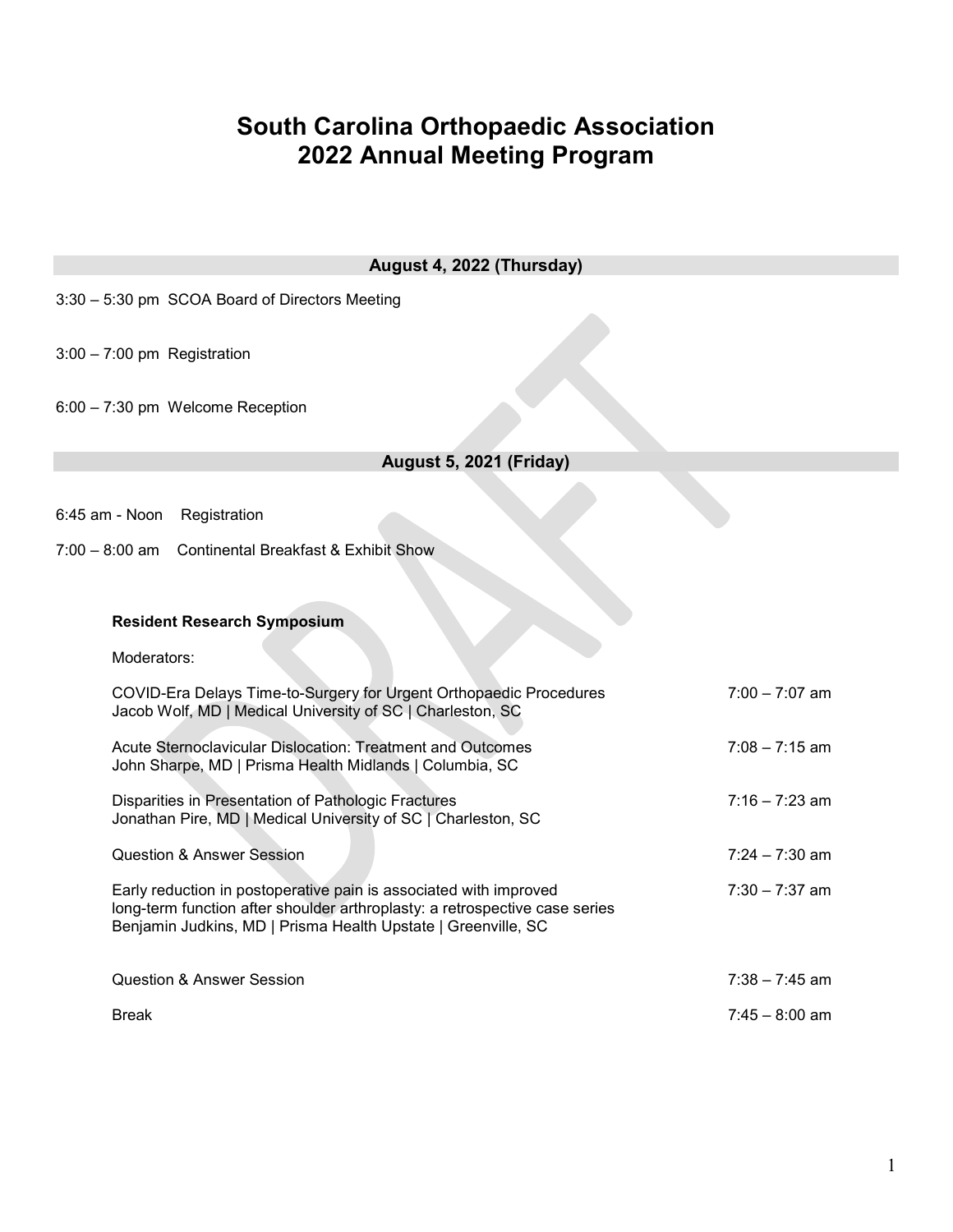|                                                                                                                                                                                          | <b>OBTIBIAI OBSSIUIT</b><br>Moderator: Ben Jackson, MD                                                                                                           |                    |  |  |  |
|------------------------------------------------------------------------------------------------------------------------------------------------------------------------------------------|------------------------------------------------------------------------------------------------------------------------------------------------------------------|--------------------|--|--|--|
| <b>Welcome &amp; Opening Remarks</b><br>Ben Jackson, M.D., SCOA President<br>Columbia, SC                                                                                                |                                                                                                                                                                  | $8:00 - 8:05$ am   |  |  |  |
| <b>Cultivating Dynamic Physician Leadership</b><br>Jeff Kneisl, M.D.   Charlotte, NC<br>Chief Surgical Officer, Atrium Health Greater Charlotte Region                                   | Executive Vice Chairman, Atrium Health Musculoskeletal Institute<br>Marie-Claire Marroum MD Distinguished Chair Of Orthopaedic Oncology, Levine Cancer Institute | $8:05 - 8:50$ pm   |  |  |  |
| Professor of Orthopaedic Surgery                                                                                                                                                         |                                                                                                                                                                  |                    |  |  |  |
| <b>Discussion</b>                                                                                                                                                                        |                                                                                                                                                                  | $8:50 - 9:00$ am   |  |  |  |
| Navigating SC's Orthopaedic & Insurance Landscapes:<br><b>Trends, Challenges and Opportunities</b><br>Matt Bartels, Chief Medical Officer<br>Blue Cross Blue Shield of SC   Columbia, SC | Shawn Stinston, Sr VP Healthcare Innovation & Improvement and                                                                                                    | $9:00 - 9:45$ am   |  |  |  |
| <b>Discussion</b>                                                                                                                                                                        |                                                                                                                                                                  | $9:45 - 9:55$ am   |  |  |  |
| $9:55 - 10:30$ am                                                                                                                                                                        | <b>Coffee Break &amp; Exhibits in Azalea Hall</b>                                                                                                                |                    |  |  |  |
| <b>Poster Presentation Session</b>                                                                                                                                                       |                                                                                                                                                                  | $9:55 - 10:30$ am  |  |  |  |
|                                                                                                                                                                                          | <b>General Session II</b><br>Moderator: Heather McIntosh, MD                                                                                                     |                    |  |  |  |
| <b>Resident Research Competition</b><br>Moderator: Heather McIntosh, MD                                                                                                                  |                                                                                                                                                                  |                    |  |  |  |
| A Prospective Study<br>Rachel Glenn, MD   Prisma Health Midlands   Columbia, SC                                                                                                          | Opiate Free Multimodal Pain Pathway in Elective Foot and Ankle Surgery:                                                                                          | $10:30 - 10:37$ am |  |  |  |
| A Cadaveric Study<br>Coker Cantrell, MD   Prisma Health Midlands   Columbia, SC                                                                                                          | Heat Generation of Shannon Burr during Minimally Invasive Foot and Ankle Surgery:                                                                                | $10:38 - 10:45$ am |  |  |  |
| versus Non-design Surgeons                                                                                                                                                               | Determining Bias in Ankle Replacement Studies Conducted by Design<br>Trevor Ottofaro, MD   Medical University of SC   Charleston, SC                             | $10:46 - 10:53$ am |  |  |  |
| <b>Question &amp; Answer Session</b>                                                                                                                                                     |                                                                                                                                                                  | $10:54 - 11:00$ am |  |  |  |

## General Session I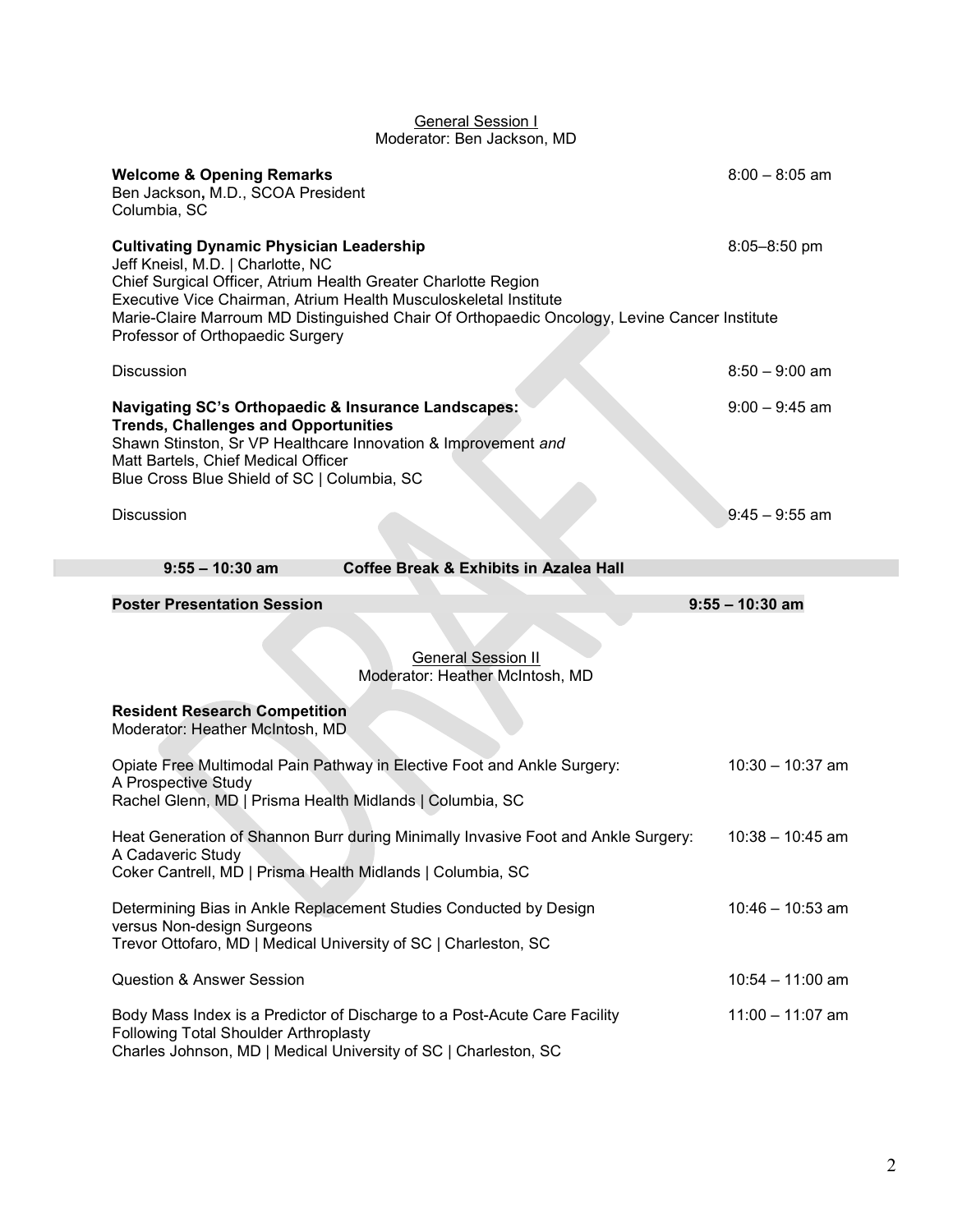| Nail Plate Combination Fixation For Proximal Humerus Fractures<br>In Polytrauma Patients<br>Briana Stirling, MD   Prisma Health Midlands   Columbia, SC                                                                                                                                | $11:08 - 11:15$ am |
|----------------------------------------------------------------------------------------------------------------------------------------------------------------------------------------------------------------------------------------------------------------------------------------|--------------------|
| Vitamin D: Does it make a difference in clinical outcomes after ankle arthrodesis<br>and first metatarsophalangeal joint arthrodesis?<br>Rebecca Senehi, MD   Prisma Health Midlands   Columbia, SC                                                                                    | $11:16 - 11:23$ am |
| <b>Question &amp; Answer Session</b>                                                                                                                                                                                                                                                   | $11:23 - 11:30$ am |
| <b>Member Paper Presentations</b>                                                                                                                                                                                                                                                      |                    |
| Smartphone application as an objective tool for the<br>evaluation of finger dysvascularity<br>Charles Daly, MD   Medical University of SC   Charleston, SC                                                                                                                             | $11:30 - 11:37$ am |
| Multicenter, prospective, observational trial of nonoperative versus<br>operative treatment for high-energy midshaft clavicle fractures<br>Kyle Jeray, MD   Prisma Health Upstate   Greenville, SC                                                                                     | $11:38 - 11:45$ am |
| Ultrasound Imaging and Prevalence of Intrasheath Peroneal Tendon Subluxation<br>in Asymptomatic Volunteers<br>Christopher Gross, MD   Medical University of SC   Charleston, SC                                                                                                        | $11:46 - 11:53$ am |
| <b>Question &amp; Answer Session</b>                                                                                                                                                                                                                                                   | $11:53 - 12:00$ pm |
| Reduced Cardiac Embolic Load with Reduced Pressure Reaming for<br>Impending Femur Fractures: A Randomized Pilot Trial<br>Zeke Walton, MD   Medical University of SC   Charleston, SC                                                                                                   | $12:00 - 12:07$ pm |
| Single Shot Interscalene Regional Anesthesia Provides Noninferior Analgesia<br>And Decreased Complications Compared With an Indwelling Catheter For Arthroscopic<br>and Reconstructive Shoulder Surgery<br>George Dillon, MD Candidate   University of South Carolina   Greenville, SC | $12:08 - 12:16$ pm |
| <b>SCOA Foundation Update</b><br>David Koon, MD<br>Prisma Health Midlands   Columbia, SC                                                                                                                                                                                               | $12:17 - 12:30$ pm |
| Lunch on your own                                                                                                                                                                                                                                                                      |                    |
| <b>SCOA Foundation Board of Directors Meeting</b>                                                                                                                                                                                                                                      | $12:30 - 1:30$ pm  |
| Golf                                                                                                                                                                                                                                                                                   | 12:30 pm           |
| <b>Tennis</b>                                                                                                                                                                                                                                                                          | $1:30$ pm          |

Evening Events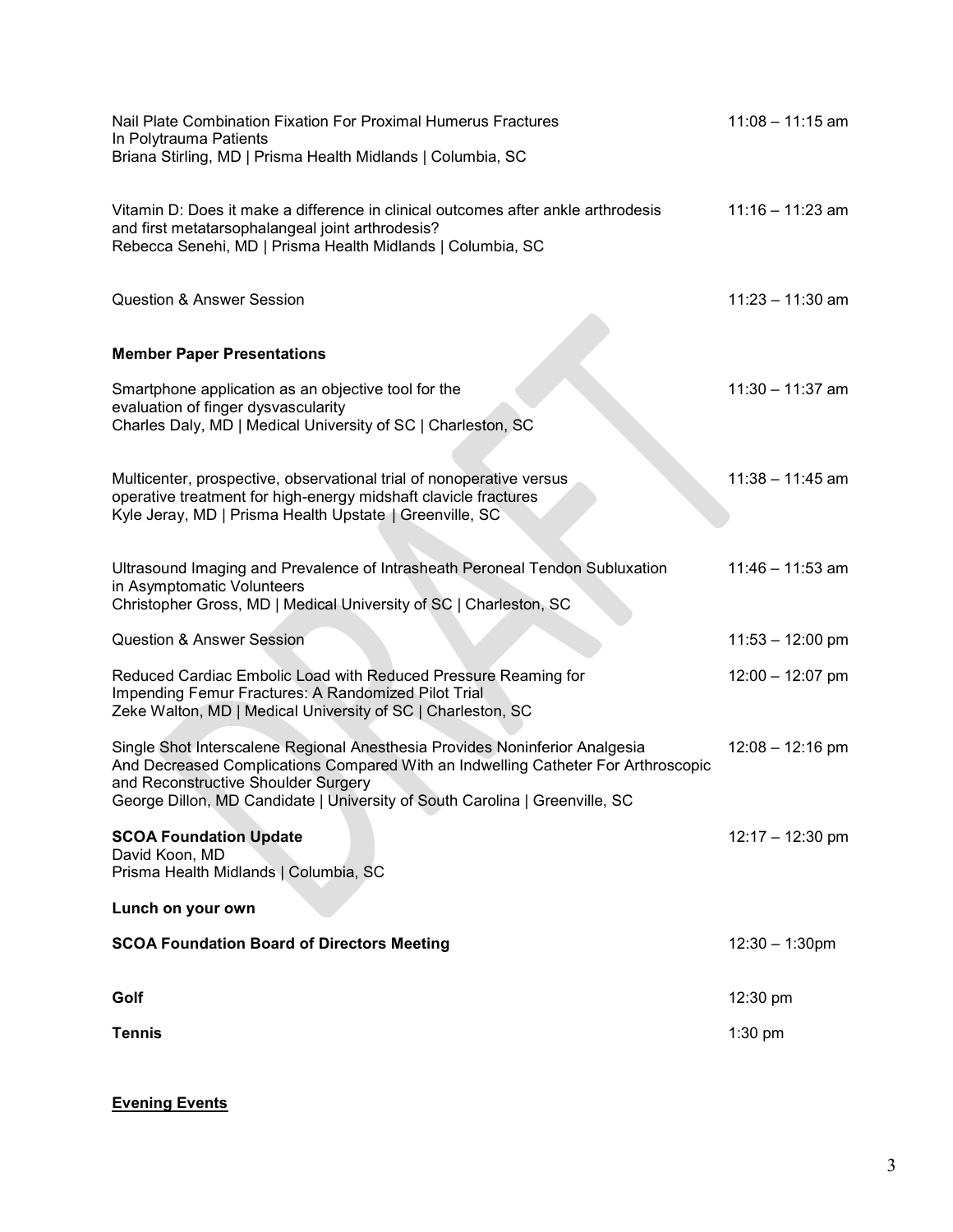SCOA Foundation Donor Appreciation Reception 5:00 – 5:30 pm

 Family Dinner 5:30 – 7:00 pm Terrace Ballroom and Lawn

6:45 am – Noon Registration

|              | $7:00 - 8:00$ am<br><b>Continental Breakfast &amp; Exhibit Show</b>                                                                                                                                                              |                  |
|--------------|----------------------------------------------------------------------------------------------------------------------------------------------------------------------------------------------------------------------------------|------------------|
|              | <b>Resident Research Symposium</b><br>Heather McIntosh, MD and Ben Jackson, MD, MBA<br>Moderators:<br>Location:                                                                                                                  | 7:10-7:45 am     |
|              | Surgical technique: the use of proximal tibia bone graft and impaction bone<br>grafting in revision MTP fusion for with large bony defects of the hallux MTP joint<br>Elizabeth Kern, DO   Prisma Health Midlands   Columbia, SC | $7:10 - 7:17$ am |
|              | Femoroacetabular Stabilization Using a Suspensory Fixation<br>Device in Post Traumatic Hip Instability<br>Briana Stirling, MD   Prisma Health Midlands   Columbia, SC                                                            | $7:18 - 7:25$ am |
|              | <b>Question &amp; Answer Session</b>                                                                                                                                                                                             | $7:26 - 7:30$ am |
|              | Mesh Reinforcement of the Visceral Sac Following Partial Pelvic Resection<br>Ethan Maltz, MD   Prisma Health Upstate   Greenville, SC                                                                                            | $7:30 - 7:37$ am |
|              | Regional Anesthesia is Independently Associated with Prolonged<br>Operative Time and Unplanned Inpatient Admission in Distal Radius Fractures<br>Ryan Horn, MD   Medical University of SC   Charleston, SC                       | $7:38 - 7:45$ am |
|              | <b>Question &amp; Answer Session</b>                                                                                                                                                                                             | $7:45 - 7:50$ am |
| <b>Break</b> |                                                                                                                                                                                                                                  | $7:50 - 8:00$ am |
|              | <b>General Session III</b><br>Moderator: Heather McIntosh, MD                                                                                                                                                                    |                  |
|              | Developing High Performing Individuals & Teams<br>Chris Penso   St. Petersburg, FL<br>Olympic and MLS Referee                                                                                                                    | $8:00 - 8:45$ am |

August 6, 2021 (Saturday)

Discussion 8:45 – 9:00 am